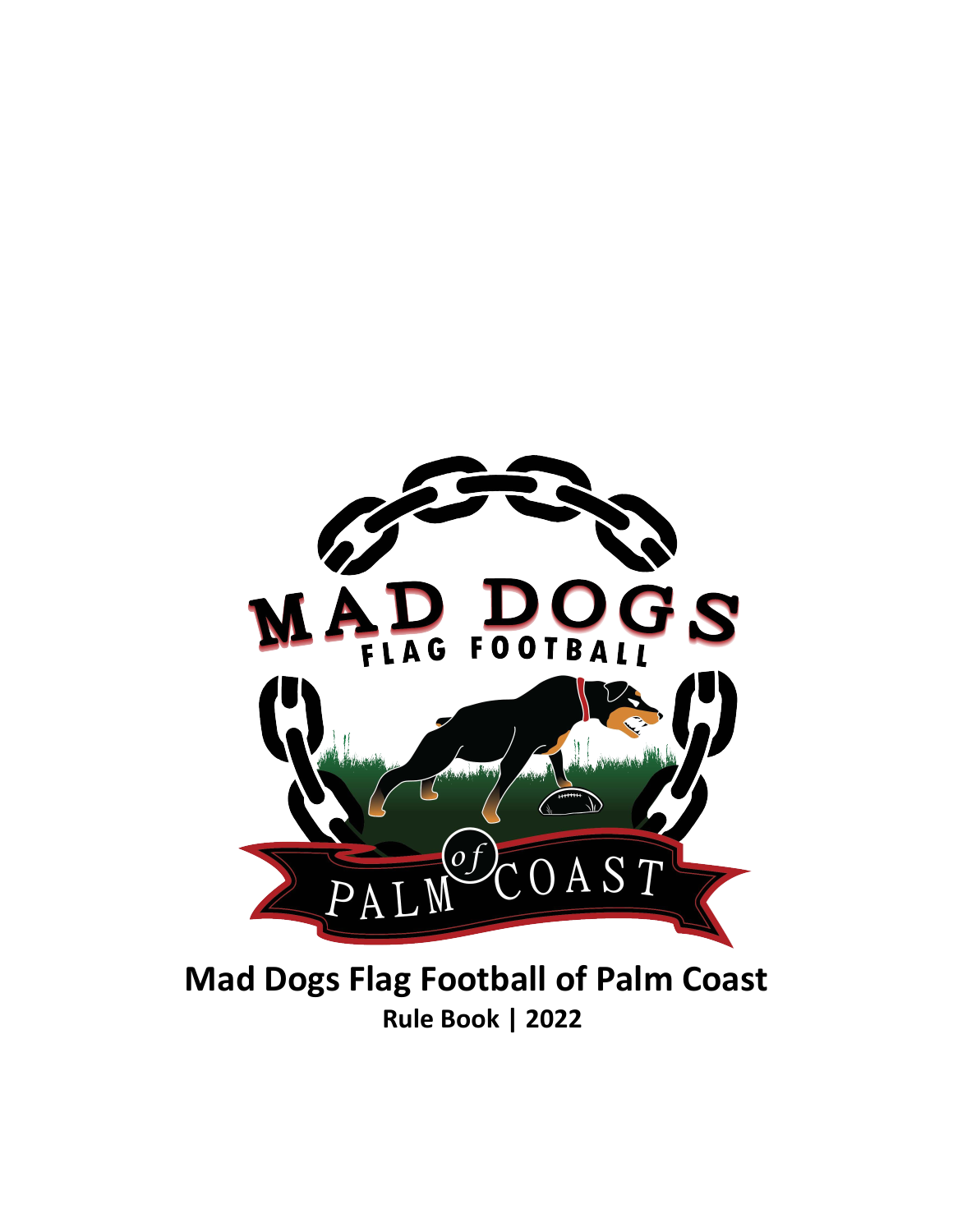# **TABLE OF CONTENTS**

| $\mathbf{I}$ . | New (Spring 2022) & Clarified Rules | 3  |
|----------------|-------------------------------------|----|
| II.            |                                     | 4  |
|                | Game                                |    |
| III.           | Eligibility                         |    |
| IV.            | Equipment                           |    |
| V.             | Terminology                         | 5  |
| VI.            | Field                               | 6  |
| VII.           | Rosters                             |    |
| VIII.          | <b>Timing and Overtime</b>          |    |
| IX.            | Scoring                             | 7  |
| Χ.             | Coaches                             | 8  |
| XI.            | Live Ball/Dead Ball                 |    |
| XII.           | Running                             | 9  |
| XIII.          | Passing                             | 10 |
| XIV.           | Receiving                           |    |
| XV.            | <b>Rushing the Passer</b>           | 11 |
| XVI.           | <b>Flag Pulling</b>                 | 12 |
| XVII.          | Formations                          |    |
| XVIII.         | Unsportsmanlike Conduct             | 13 |
| XIX.           | Penalties                           | 14 |
| XX.            | <b>Special Teams</b>                | 15 |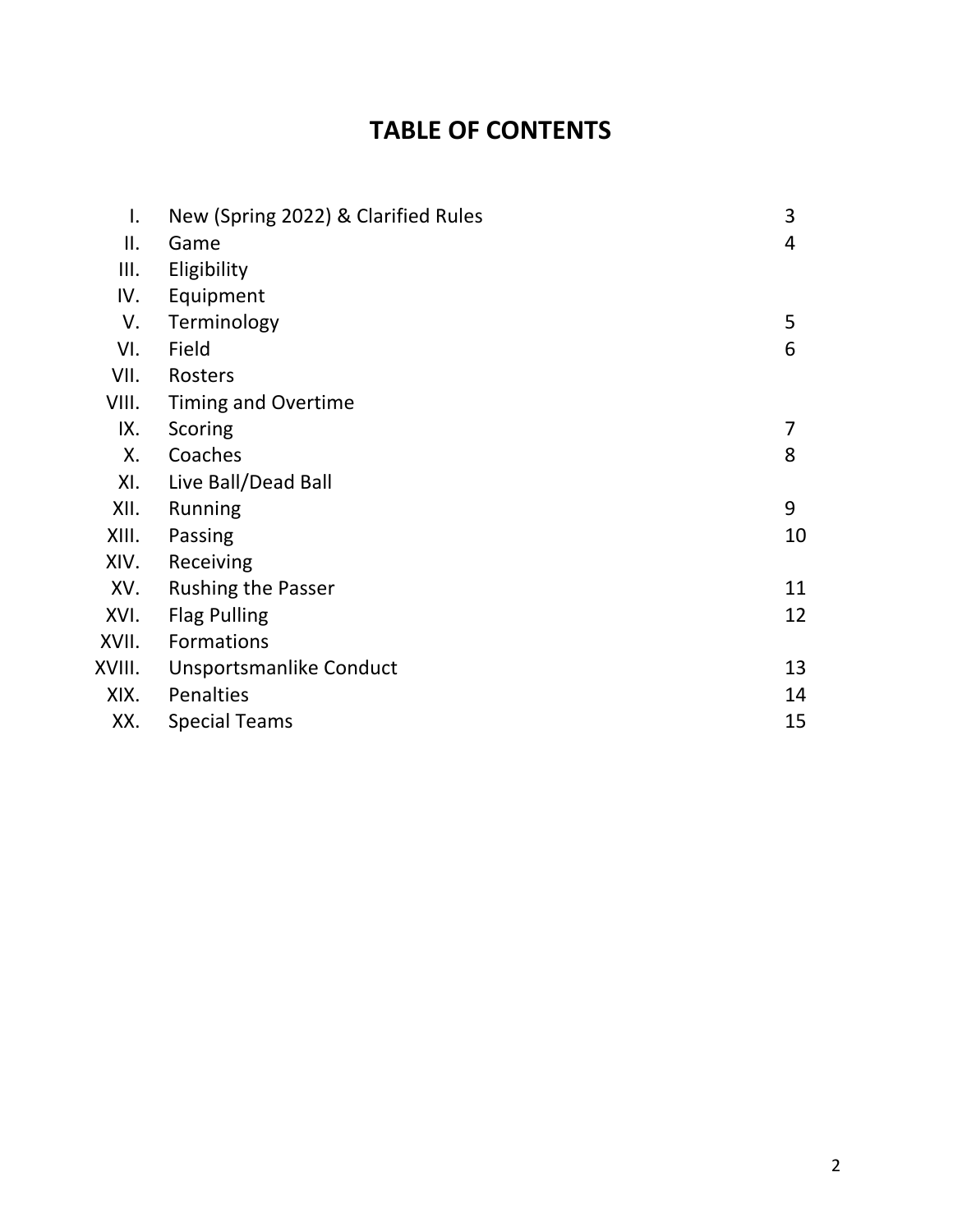### **Emphasized/Clarified Rules**

#### **Fielding Kicks/Punts Cleanly:** *(Pgs 15, 16)*

The ball will be considered live in the field of play until it is touched by a defender, rolls to a stop, travels out of bounds or the ball carrier for the returning team fails to field the kick cleanly or loses his flag.

Kicks/Punts must be fielded cleanly. The referee maintains discretion to blow the play dead at any time to ensure player safety

#### **Rushing the Passer on Fake Handoffs:** *(Pg 11)*

Once the ball contacts a player other than the quarterback, the seven-yard rule is no longer in effect and all defenders may go behind the line of scrimmage.

For purposes of rushing the passer, referees will maintain sole discretion whether or not a player other than the quarterback has contacted the ball.

#### **1-Point PAT Attempts = No Run (Even When Blitzed):** *(Pg 10)*

(10U, 12U & 15U) On 1-Point PAT Attempts, the "Pass Only"/"No-Run" zone supersedes the QB-Running Rule. No running is allowed, even if the QB is blitzed.

#### **Clean Sidelines Rule:** *(Pg 8)*

Only registered coaches and team moms in their official Mad Dogs shirts can be on the sidelines. Coaches will be reminded before the game, and the referees reserve the right to clear the sidelines at any time. Any non-allowed adults or children on the sideline will result in a 15 yard Unsportsmanlike Conduct penalty.

#### **Playoff Seeding & Championships** *(Pg 16)*

- 1. At the end of the regular season, playoff/championship game announcements will be made by the league.
- 2. Playoff Eligibility will be decided by (In order) win-loss record, head to head, points against. Teams under .500 win/loss percentage for the season will not be eligible for the playoffs.
- 3. In the case of an odd number of teams making the playoffs, the No. 1 team will receive a bye for the first round.
- 4. Please Note: The playoff seedings automatically generated on MadDogsFootball.net & Sports Connect are NOT official.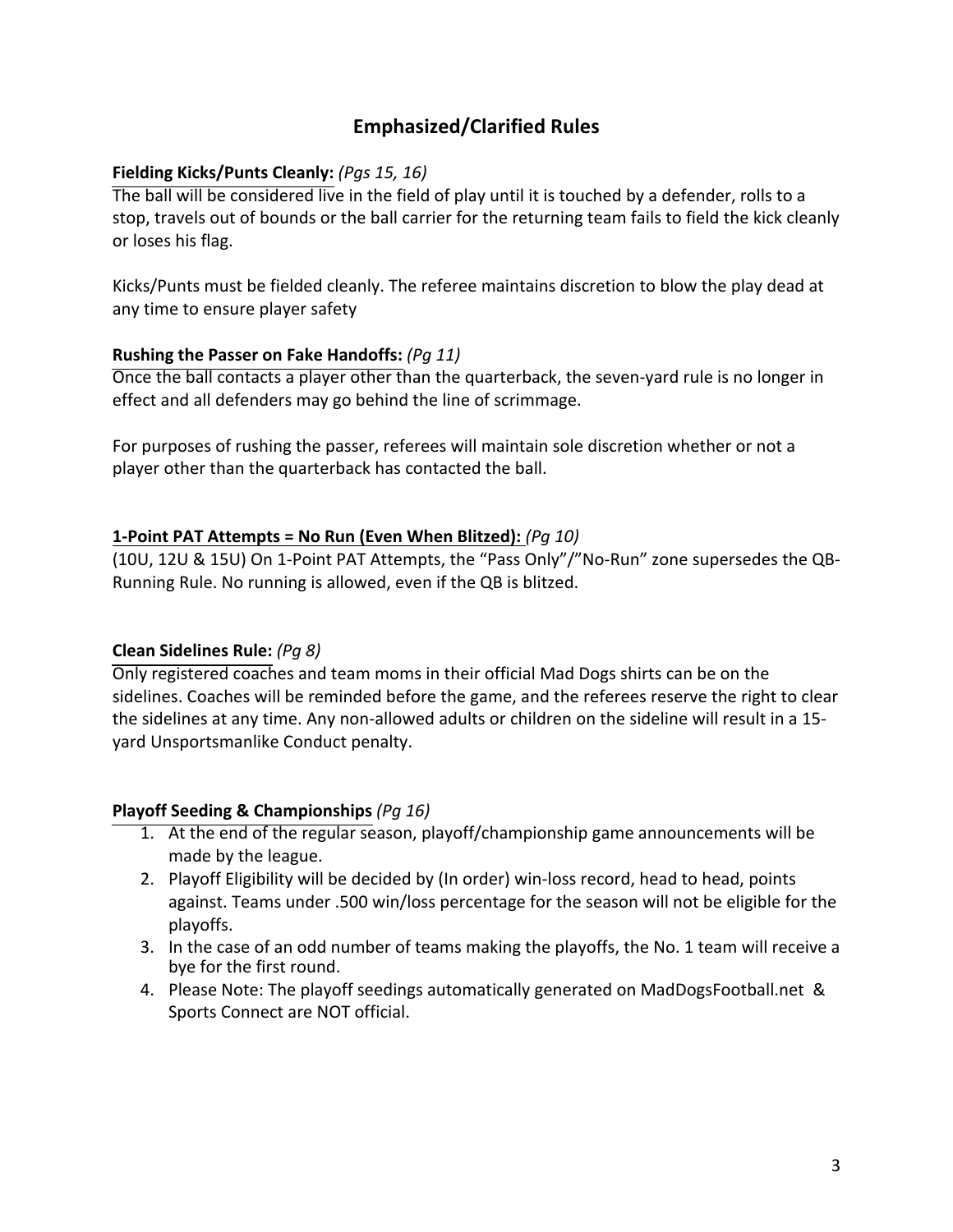#### **I. Game**

- 1. At the start of each game, captains from both teams meet at midfield for the coin toss to determine who starts with the ball. The visiting team calls the toss.
- 2. The winner of the coin toss has the choice of offense or defense or to defer to the second half. The team which does not choose possession then chooses the direction they wish to start.
- 3. Possession changes to start the second half to the team that started the game on defense.
- 4. The offensive team takes possession of the ball at its 5-yard line and has four (4) plays to cross midfield. Once a team crosses midfield, it has four (4) plays to score a touchdown.
- 5. If the offense fails to score, the ball changes possession and the new offensive team starts its drive on its own 5-yard line. (Or, in 10U and up, at the spot of the punt return)
- 6. If the offensive team fails to cross midfield, possession of the ball changes and the opposition starts its drive from its own 5-yard line. (Or, in 10U and up, at the spot of the punt return)
- 7. At 6U and 8U: All possession changes, except interceptions, start on the offense's 5-yard line.
- 8. Teams change sides after the first half. Possession changes to the team that started the game on defense.

# **II. Eligibility**

All players' legal guardians must agree to the online waiver form at **MadDogsFootball.Net**  at registration.

# **III. Equipment**

- 1. The league provides each player with an official flag belt and NFL FLAG team jersey. Teams will use footballs provided by their league.
- 2. Players must wear shoes. Cleats are strongly encouraged. However, cleats with exposed metal are never allowed and must be removed.
- 3. Players may tape their forearms, hands and fingers. Players may wear gloves, elbow pads and knee pads. Braces with exposed metals are not allowed.
- 4. Players must remove all jewelry and hats. (Except for cold weather knit caps)
- 5. Players' jerseys must be tucked into shorts or pants if they hang below the belt line.
- 6. We recommend players wear shorts or pants that do not have pockets. Shorts or pants with belt loops or pockets must be taped. Games will not be delayed for a player to tape up pockets.
- 7. Shorts or pants cannot be the same color as flag belts.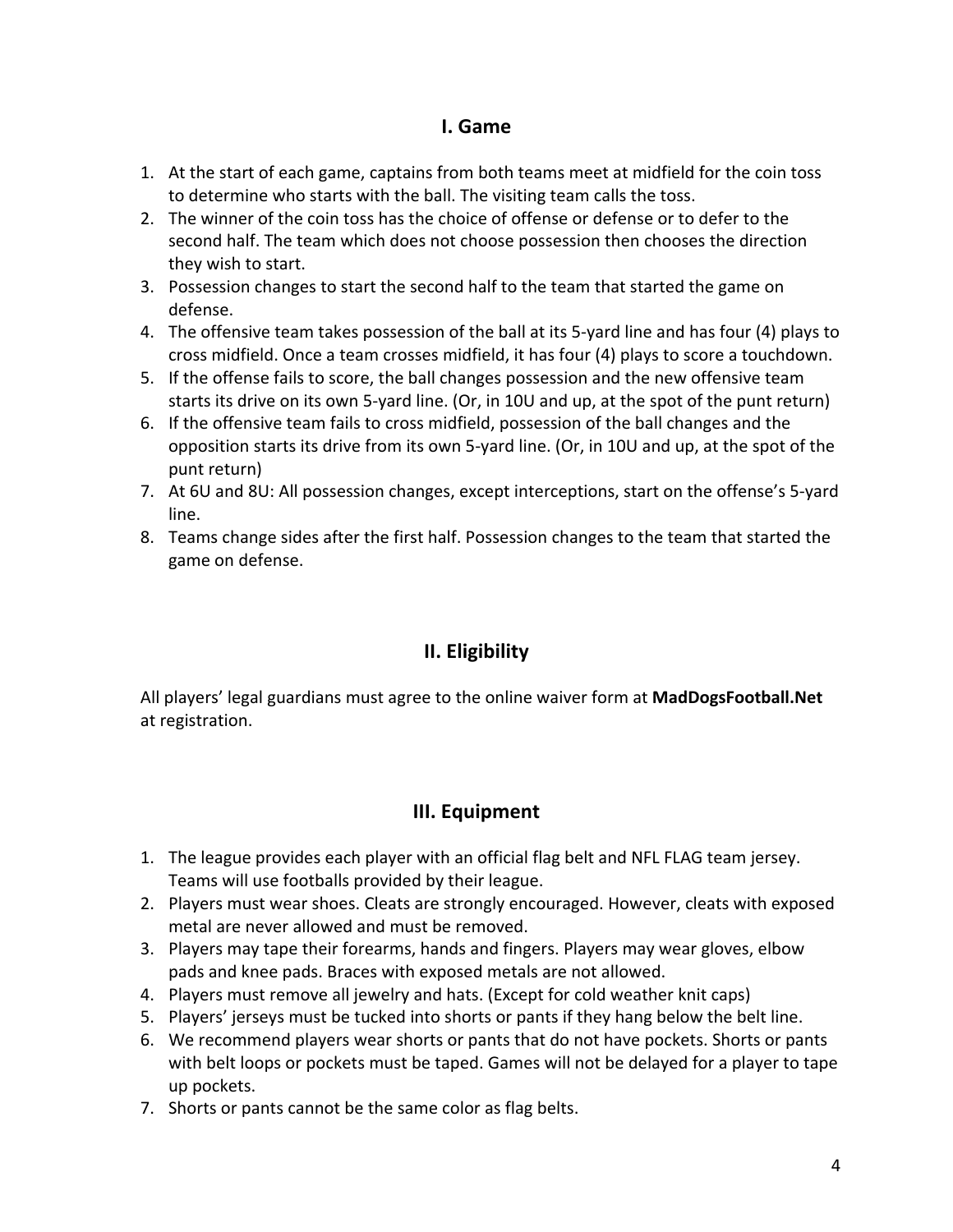#### **IV. Terminology**

**Boundary Lines** The outer perimeter lines around the field. They include the sidelines and back of the end zone lines.

**Line-to-Gain** The line the offense must pass to get a first down or score.

**Offense** The team with possession of the ball.

**Defense** The team opposing the offense to prevent it from advancing the ball.

**Passer** The offensive player that throws the ball and may or may not be the quarterback.

**Rusher** The defensive player assigned to rush the quarterback to prevent him/ her from passing the ball by pulling his/her flags or by blocking the pass.

**Downs** (1-2-3-4) The offensive team has four attempts or "downs" to advance the ball. It must cross the line to gain to get another set of downs or to score.

**Live Ball** Refers to the period of time that the play is in action. Generally used in regard to penalties. Live ball penalties are considered part of the play and must be enforced before the down is considered complete.

**Dead Ball** Refers to the period of time immediately before or after a play.

**Whistle** Sound made by an official using a whistle that signifies the end of the play or a stop in the action for a timeout, halftime or the end of the game.

**Inadvertent Whistle** Official's whistle that is performed in error.

**Charging** An illegal movement of the ballcarrier directly at a defensive player who has established position on the field. This includes lowering the head or initiating contact with a shoulder, forearm or the chest.

**Flag Guarding** An illegal act by the ballcarrier to prevent a defender from pulling the ball-carrier's flags by stiff arm, lowering elbow or head or by blocking access to the runner's flags with a hand or arm.

**Lateral** A backward or sideway toss of the ball by the ball-carrier.

**Line of Scrimmage** (LOS) an imaginary line running through the point of the football and across the width of the field.

**Rush Line** An imaginary line running across the width of the field seven yards (into the defensive side) from the line of scrimmage.

**Shovel Pass** A legal pitch attempted beyond the line of scrimmage.

**Unsportsmanlike Conduct** A rude, confrontational or offensive behavior or language.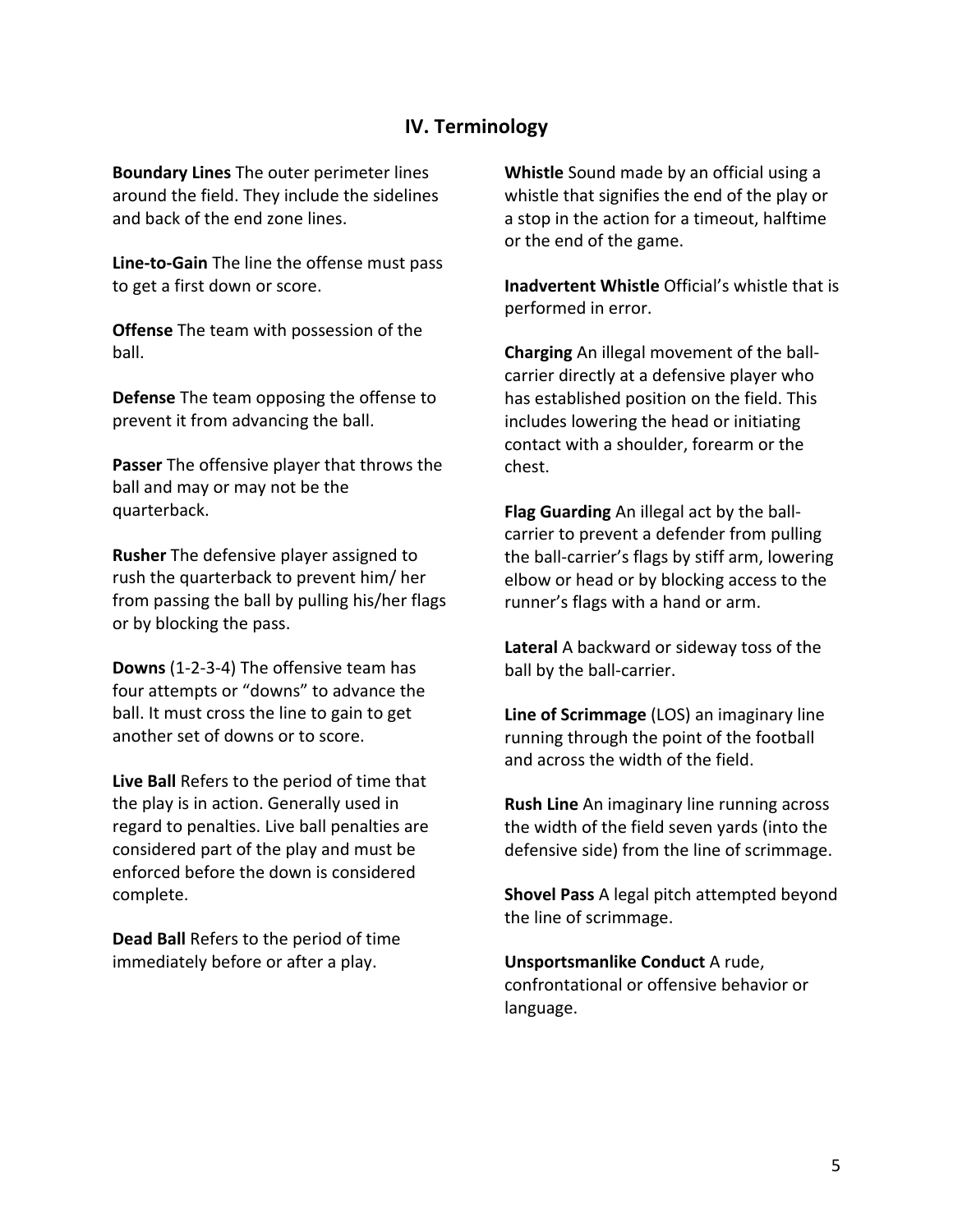#### **V. Field**

- 1. The field dimensions are 30 yards by 70 yards with two 10-yard end zones, and a midfield line-to-gain. No-run zones precede each end zone by 5 yards.
- 2. No-run zones are in place to prevent teams from conducting power run plays. While in the no-run zones (a 5-yard imaginary zone before each end zone), teams cannot run the ball in any fashion. This will also included no shovel passes behind the LOS inside the run zone. All plays must be beyond the LOS even with a handoff or when blitzed (10U, 12U, 15U)
- 3. Stepping on the boundary line is considered out of bounds.

#### **VI. Rosters**

- 1. Home teams wear dark color jerseys
- 2. Visiting teams wear light color jerseys.
- 3. Teams must consist of at least six players with a maximum of 14 players.
- 4. Teams must start games with a minimum of five players. In the event of an injury, a team with insufficient substitute players may play with five players on the field but no fewer than five.

### **VII. Timing and Overtime**

- 1. Games are played on a 40 minute continuous clock with two 20-minute halves. Clock stops for timeouts, injuries or upon the referee's discretion.
- 2. Under two minutes in each half, normal football timing rules apply. The clock will stop on incompletions, and out-of-bounds, etc.
- 3. Halftime is five minutes.
- 4. Each time the ball is spotted, a team has 30 seconds to snap the ball. Teams will receive one warning before a delay-of-game penalty is enforced.
- 5. Each team has two 30-second timeout per half.
- 6. Officials can stop the clock at their discretion.
- 7. In the event of an injury, the clock will stop then restart when the injured player is removed from the field of play.
- 8. If the score is tied at the end of 40 minutes, an overtime period will be used to determine a winner.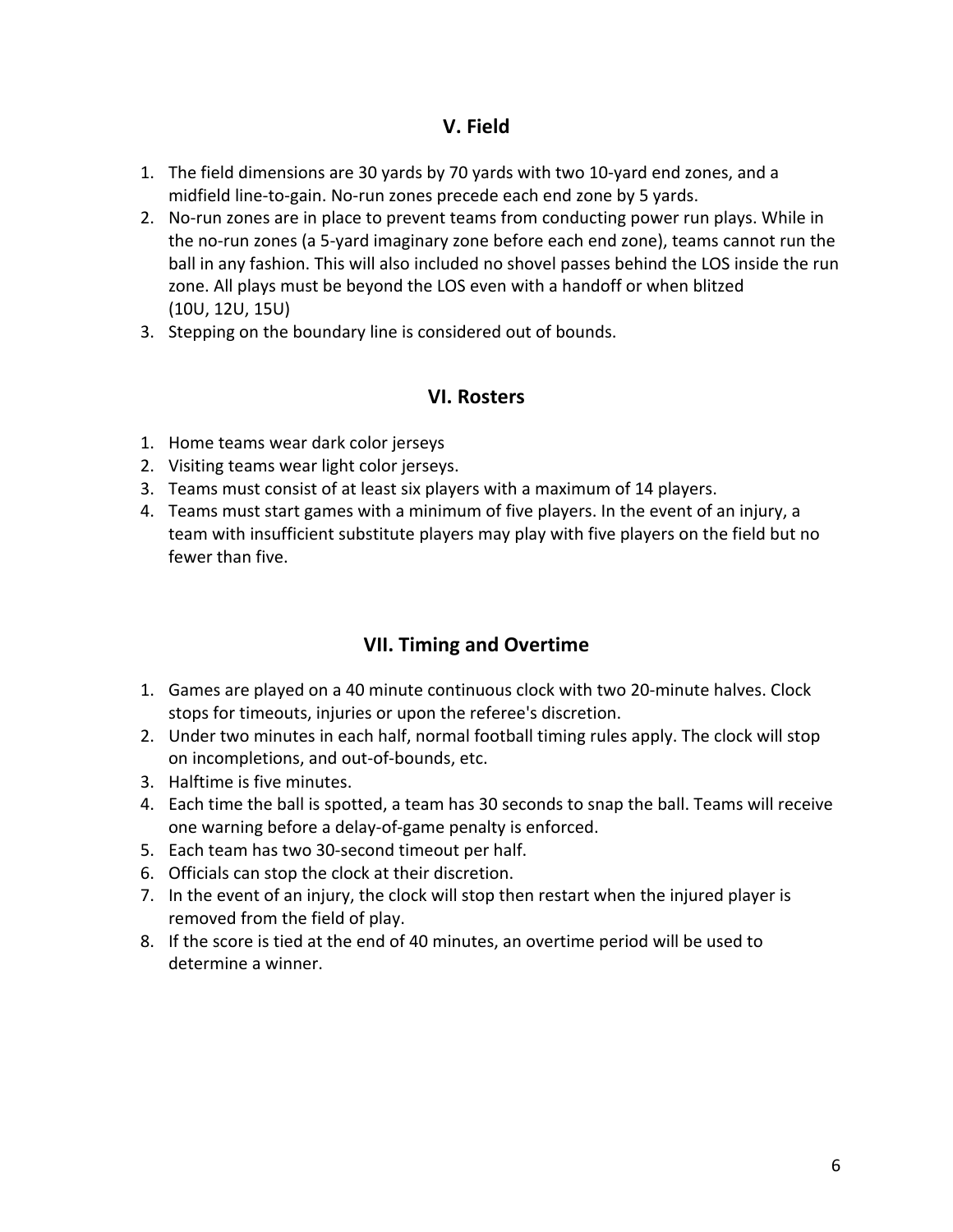#### **Overtime format** is as follows:

- 9. A coin flip will determine the team that chooses to be on offense or defense first.
- 10. If a second round of overtime must be played, the team that lost the coin toss will get to choose offense or defense for the start of the second round of overtime. This process continues with teams alternating who gets to choose to be on offense or defense to start out during each round of overtime.
- 11. The referee will determine which end of the field the overtime will take place on.
- 12. Each team will take turns getting one (1) play from the defense's 5-yard line for one point or the defense's 10-yard line for two points. Whether to go for one or two points is up to the offensive team. Whether or not the team that begins on offense converts, the team that started on defense gets a chance on offense to win or tie by converting a oneor two-point play of their own.
- 13. Example: Team A starts on offense and chooses to go for one point from the 5-yard line and is successful. Team B is then on offense and can choose to either go for one point from the 5-yard line to tie and force a second round of overtime or to go for two points from the 10-yard line for the win.
- 14. If the second team on offense in an overtime round fails to beat or match the team that went first, the team that went first wins.
- 15. Both teams must "go for two" from the 10-yard line starting with the third round of overtime. (Except for 6u and 8u. They can still start at the 5 yard line).
- 16. The final points earned by the winning team in the final overtime will be added onto the winning team's total score. The losing team will not receive any additional points.
- 17. Example: End of regulation time, score is 14-14. Team A scores one point and Team B score two points. Team B wins with a final score of 16-14. Points are only added to total score from final round of overtime.
- 18. All regulation period rules and penalties are in effect.
- 19. In overtime, each team receives one timeout

### **VIII. Scoring**

#### **Touchdown:** 6 points

**PAT** (point after touchdown) **1 point** (5-yard line) or **2 points** (10-yard line)

- 1. Note: 1 point PAT is pass only; 2 point PAT can be run or pass.
- 2. A team that scores a touchdown must declare whether it wishes to attempt a 1-point conversion (from the 5-yard line) or a 2-point conversion (from the 10-yard line).
- 3. Any change, once a decision is made to try for the extra point, requires a charged timeout. A decision cannot be changed after a penalty.
- 4. Interceptions on ALL conversions can be returned for 2 points.

#### **Safety:** 2 points

a. A safety occurs when the ball-carrier is declared down with the ball in his/her own end zone. Runners can be called down when their flags are pulled by a defensive player, a flag falls out, they step out of bounds, their knee or arm touches the ground, a fumble occurs in the end zone or if a snapped ball lands in or beyond the end zone.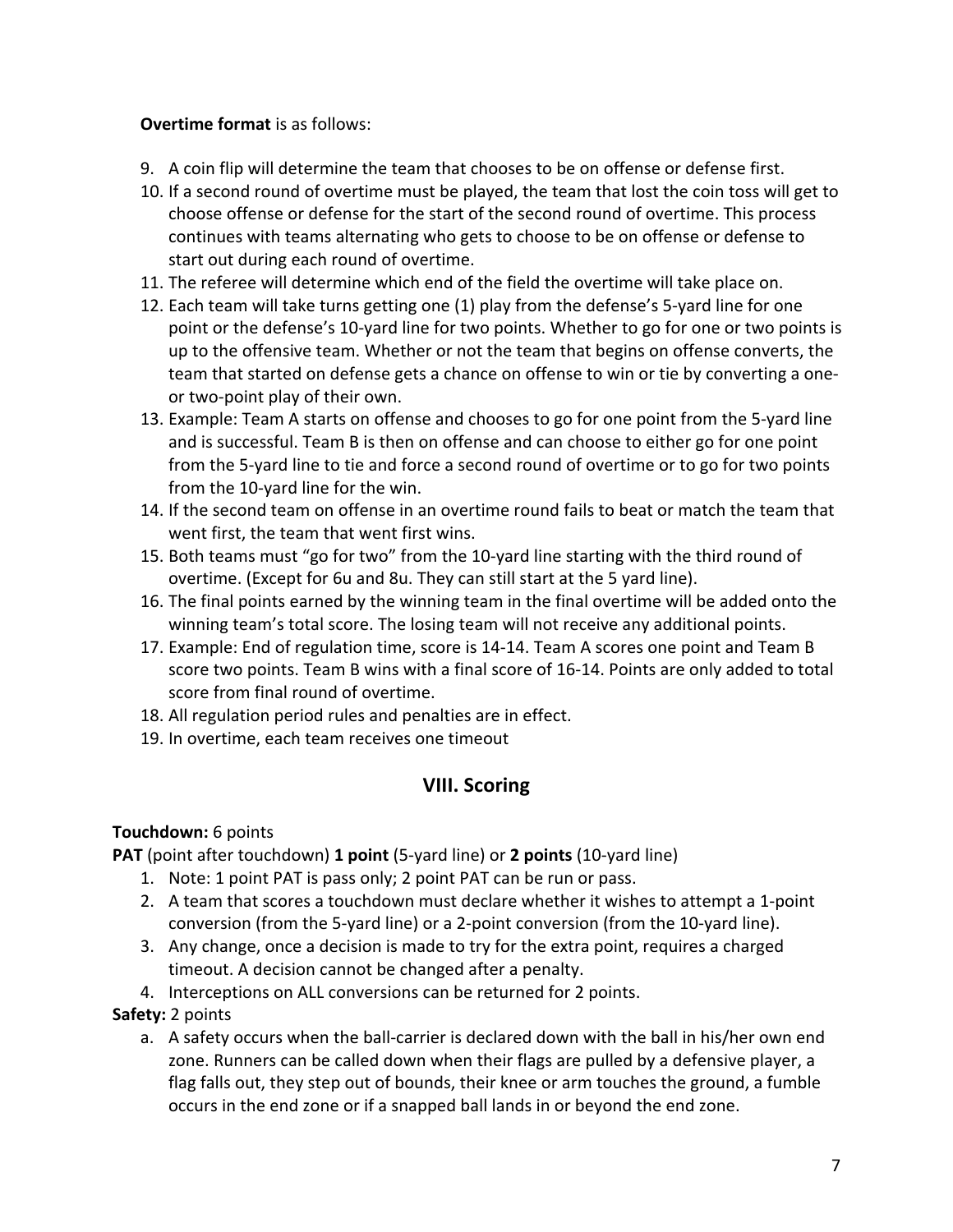### **IX. Coaches**

Coaches are expected to adhere to Mad Dogs Flag Football philosophies, coaching guidelines and code of conduct.

Coaches are allowed on the field to direct players according to need and division. At the direction of officials, Coaches must move to the sidelines or 15-yards away from the L.O.S. before the snap of the ball.

**Only registered coaches and team moms in their official Mad Dogs shirts can be on the sidelines. Coaches will be reminded before the game, and the referees reserve the right to clear the sidelines at any time. Any non-allowed adults or children on the sideline will result in a 15-yard Unsportsmanlike Conduct penalty.** 

## **X. Live Ball/Dead Ball**

- 1. The ball is live at the snap of the ball and remains live until the official whistles the ball dead.
- 2. The official will indicate the neutral zone and line of scrimmage.
	- a. It is an automatic dead ball foul if any player on defense or offense enters the neutral zone. In regard to the neutral zone, the official may give both teams a "courtesy" neutral zone notification to allow their players to move back behind the line of scrimmage.
- 3. A player who gains possession in the air is considered in bounds as long as one foot comes down in the field of play.
- 4. The defense may not mimic the offensive team signals by trying to confuse the offensive players, while the quarterback is calling out signals to start the play. This will result in an unsportsmanlike conduct penalty.
- 5. Substitutions may be made on any dead ball.
- 6. Any official can whistle the play dead.
- 7. **Play is ruled "dead" when:**
	- a. The ball hits the ground.
	- b. If the ball hits the ground as a result of a bad snap, the ball is then placed where the ball hit the ground.
	- c. The ball-carrier's flag is pulled.
	- d. The ball-carrier steps out of bounds.
	- e. A touchdown, PAT or safety is scored.
	- f. The ball-carrier's knee or arm hits the ground.
	- g. The ball-carrier's flag falls out.
	- h. The receiver catches the ball while in possession of one or no flag(s).
	- i. The pass clock expires.
	- j. Inadvertent whistle.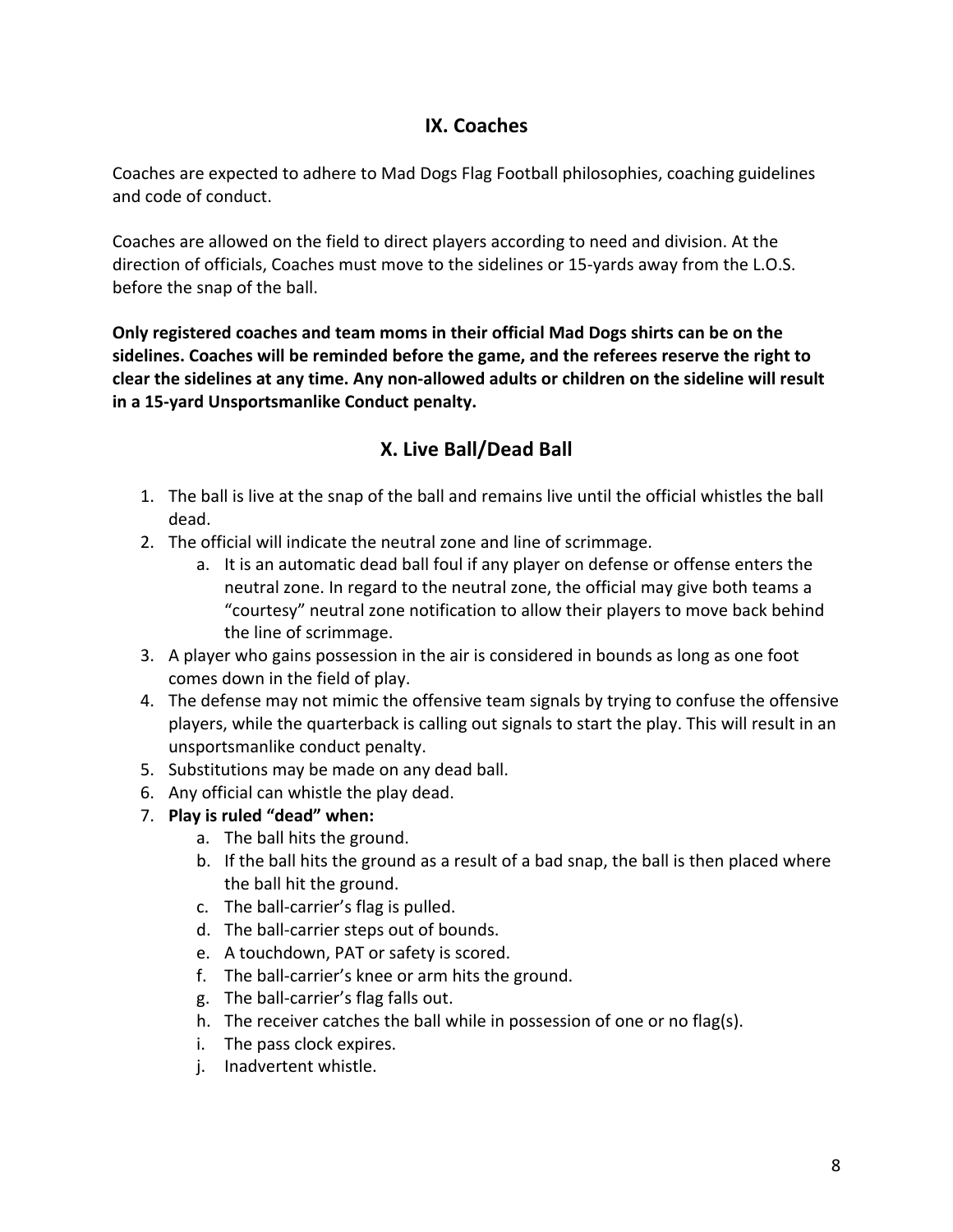- 8. NOTE: There are no fumbles. The ball is spotted where the ball-carrier's feet were at the time of the fumble.
- 9. In the case of an inadvertent whistle, the offense has two options: a. Take the ball where it was when the whistle blew, and the down is consumed. b. Replay the down from the original line of scrimmage.
- 10. A team is allowed to use a timeout to question an official's rule interpretation with the officiating If the official's ruling is correct, the team will be charged a timeout. If the rule is interpreted incorrectly, the timeout will not be charged and the proper ruling will be enforced. Officials should all agree upon any controversial call in order to give each team the full benefit of each call.
- 11. Only officials can appeal to Mad Dogs staff for a rule clarification and the use of video will not be allowed.

# **XI. Running**

- 1. In the field of play, the ball is spotted where the runner's feet are when the flag is pulled, not where the ball-carrier has the ball. Forward progress will be measured by the player's front foot.
- 2. NOTE: An exception to the above is on each line-to-gain/endzone. If the ball (not foot) crosses the line-to- gain, it will be considered a first down. If the ball (not foot) crosses the endzone, it will be considered a touchdown.
- 3. The quarterback cannot directly run with the ball. The quarterback is the offensive player who receives the snap. Exception is made at 10U and above when the defense blitzes.
- 4. Handoffs or may be in front, behind or to the side of the offensive player but must be behind the line of scrimmage. Laterals must be behind or to the side. The offense may use multiple handoffs or laterals behind the line of scrimmage.
- 5. Any player who receives a handoff can throw the ball from behind the line of scrimmage.
- 6. Once the ball has been handed off in front, behind or to the side of the quarterback, all defensive players are eligible to rush.
- 7. Diving or leaping forward to avoid a flag pull is considered flag guarding.
- 8. Spinning is allowed, but players spinning out of control will be called for flag guarding.
- 9. "Jump cuts" are allowed, but must be straight up, backward, or laterally. Any player making contact with another player or attempting to go over another player while jumping will be called for charging.
- 10. Runners may leave their feet if there is a clear indication that he/she has done so to avoid collision with another player without a flag guarding penalty enforced.
- 11. No INTENTIONAL blocking or "screening" is allowed at any time.
- 12. Offensive players without the ball must make every effort to avoid blocking or screening in the open field.
- 13. No running with the ball-carrier.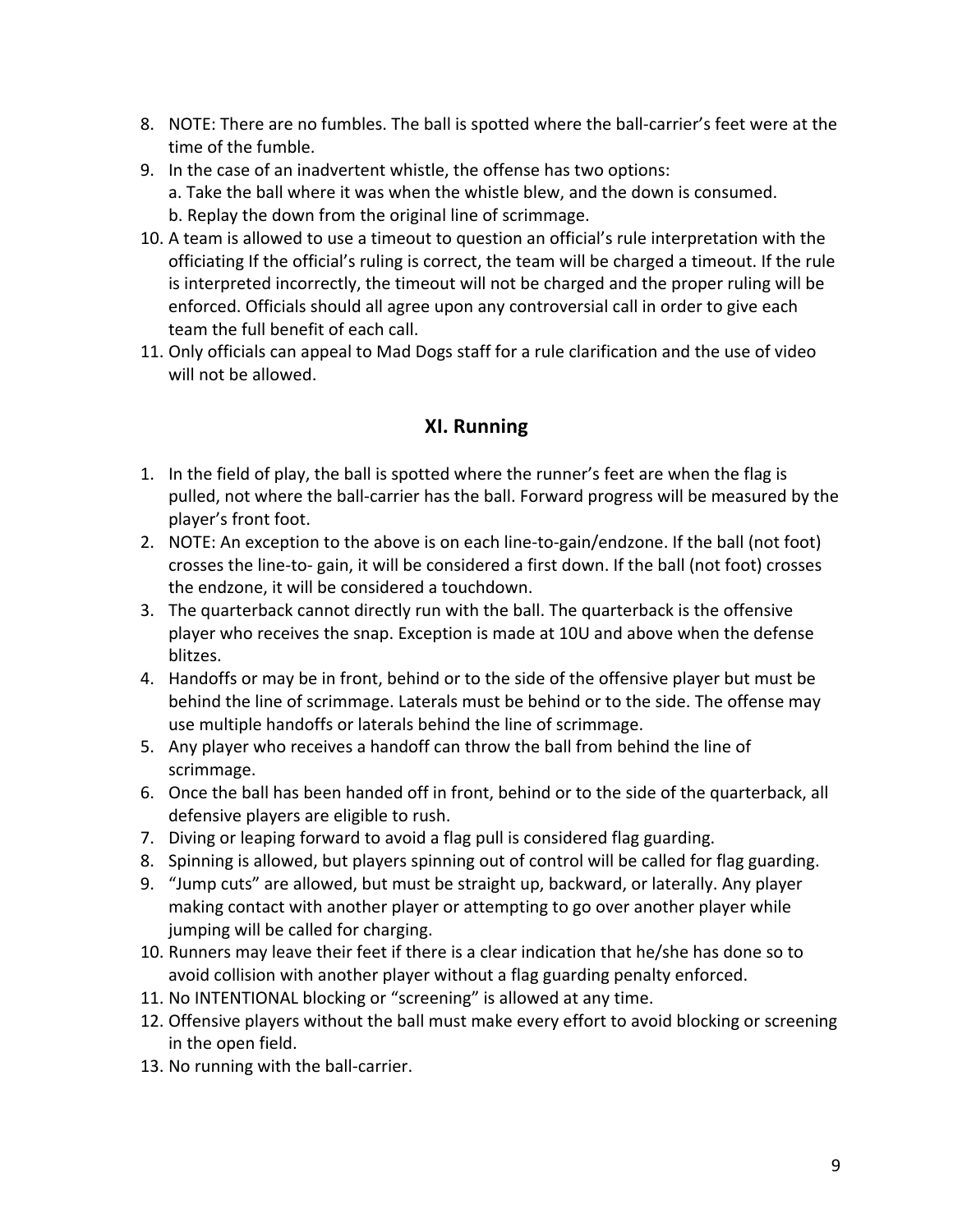14. Flag obstruction – All jerseys MUST be tucked in before play begins. The flags must be on the player's hips and free from obstruction Deliberately obstructed flags will be considered flag guarding.

### **XII. Passing**

- 1. All forward passes must be from behind the line of scrimmage, thrown forward.
- 2. The quarterback may throw the ball away to avoid a sack. Pass must go beyond the line of scrimmage.
- 3. Any pass thrown backwards or to the side is considered a lateral. An incomplete lateral constitutes a fumble and the ball is placed at the spot of the fumble.
- 4. A forward pass from behind the line of scrimmage thrown forward and received behind the line of scrimmage is still considered a forward pass.
- 5. (6U, 8U, 10U, 12U & 15U)The quarterback has a five-second "pass clock." If a pass is not thrown within the five seconds, the play is dead, the down is consumed and the ball is placed at the spot where the QB stood. Once the ball is handed off, the 5-second rule is no longer in effect.
- 6. (10U, 12U & 15U) When the quarterback is rushed, he becomes an eligible runner. The rusher must cross the line of scrimmage before the quarterback can advance with the ball.
- 7. **(10U, 12U & 15U) On 1-Point PAT Attempts, the "Pass Only"/"No-Run" zone supersedes the QB-Running Rule. No running is allowed, even if the QB is blitzed.**
- 8. If the QB is standing in the end zone at the end of the 5-second clock, it is a safety.

### **XII. Receiving**

- 1. All players are eligible to receive passes (including the quarterback if the ball has been handed off behind the line of scrimmage).
- 2. Only one player is allowed in motion at a time. All motion must be parallel to the line of scrimmage and no motion is permitted toward the line of scrimmage.
- 3. A player must have at least one foot inbounds when making a reception.
- 4. In the case of simultaneous possession by both an offensive and defensive player, possession is awarded to the offense.
- 5. Interceptions change the possession of the ball at the point of interception. Interceptions are the only changes of possession that do not start on the
- 6. yard line.
- 7. Interceptions are returnable. On conversions, interceptions may be returned for 2 points.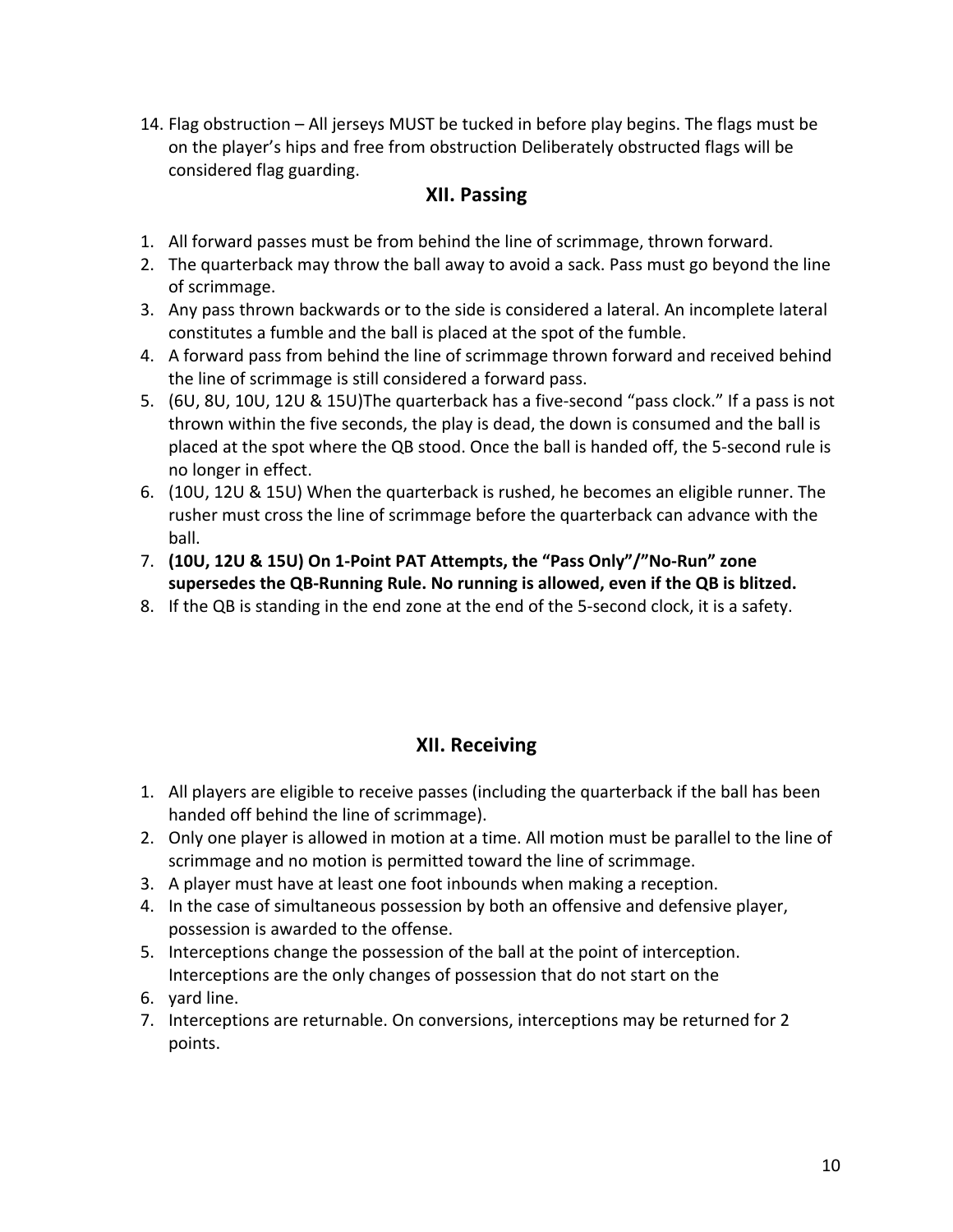### **XIV. Rushing the Passer**

- 1. All players who rush the passer must be a minimum of seven yards from the line of scrimmage when the ball is snapped. Any number of players can rush the quarterback. Players not rushing the quarterback can defend on the line of scrimmage.
- 2. Once the ball contacts a player other than the quarterback, the seven-yard rule is no longer in effect and all defenders may go behind the line of scrimmage.
- 3. For purposes of rushing the passer, referees will maintain sole discretion whether or not a player other than the quarterback has contacted the ball.
- 4. A special marker, or the referee, will designate a rush line seven yards from the line of scrimmage. Defensive players should verify they are in the correct position with the official on every play.

#### a. **A legal rush is:**

i. Any rush from a point 7 yards from the defensive line of scrimmage.

ii. A rush from anywhere on the field AFTER the ball has been handed off by the quarterback.

iii. If a rusher leaves the rush line early (breaks the 7 yard area), they may return to the rush line, reset and then legally rush the quarterback.

iv. If a rusher leaves the rush line early and the ball is handed off before he/she crosses the line of scrimmage, he/she may legally rush the quarterback.

#### **b. A penalty may be called if:**

- I. The rusher leaves the rush line before the snap crosses the line of scrimmage before a handoff or pass – illegal rush (5 yards from the line of scrimmage.
- II. Any defensive player crosses the line of scrimmage before the ball is snapped – offsides (5 yards from line of scrimmage)
- III. Any defensive player not lined up at the rush line crosses the line of scrimmage before the ball is passed or handed off – illegal rush (5 yards from the line of scrimmage)

#### **c. Special circumstances:**

- i. Teams are not required to rush the quarterback
- ii. Teams are not required to identify their rusher before the play.
- iii. Players rushing the quarterback may attempt to block a pass; however, NO contact can be made with the quarterback in any way. Blocking the pass or attempting to block the pass and then making contact with the passer will result in a roughing the passer penalty.
- iv. The offense cannot impede the rusher in any way. The rusher has the right to a clear path to the quarterback, regardless of where they line up prior to the snap. If the "path or line" is occupied by a moving offensive player, then it is the offense's responsibility to avoid the rusher. Any disruption to the rusher's path and/or contact will result in an impeding the rusher penalty. **If the offensive player does not move after the snap, then it is the rusher's responsibility to go around the offensive player and to avoid contact.**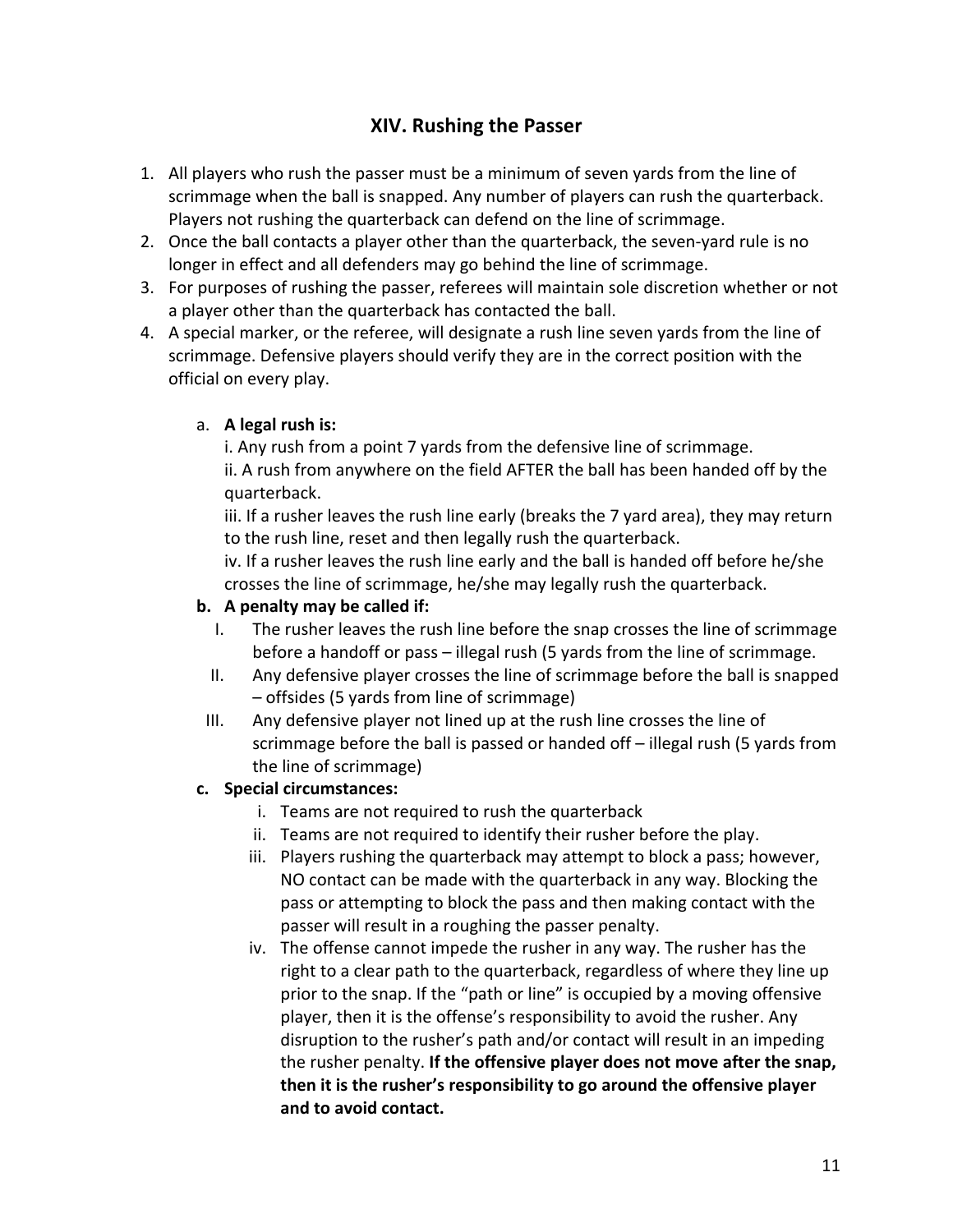- v. A sack occurs if the quarterback's flags are pulled behind the line of scrimmage. The ball is placed where the quarterback's feet are when flag is pulled.
	- 1. A safety is awarded if the sack takes place in the offensive team's end zone.

### **XV. Flag Pulling**

- 1. A legal flag pull takes place when the ball-carrier is in full possession of the ball.
- 2. Defenders can dive to pull flags but cannot tackle, hold or run through the ball-carrier when pulling flags.
- 3. It is illegal to attempt to strip or pull the ball from the ball-carrier's possession at any time.
- 4. If a player's flag inadvertently falls off during the play, the player is down immediately upon possession of the ball and the play ends. The ball is placed where the flag lands.
- 5. A defensive player may not intentionally pull the flags off of a player who is not in possession of the ball.
- 6. Flag guarding is an attempt by the ball-carrier to obstruct the defender's access to the flags by stiff arming, dropping the head, hand, arm or shoulder or intentionally covering the flags with the football jersey.

# **XVI. Formations**

- 1. Offenses must have a minimum of one player on the line of scrimmage (the center) and up to four players on the line of scrimmage. The quarterback must be off the line of scrimmage.
	- a. One player at a time may go in motion 1-yard behind and parallel to the line of scrimmage.
	- b. b. No motion is allowed toward the line of scrimmage.
- 2. Movement by a player who is set or a player who runs toward the line of scrimmage while in motion is considered a false start.
- 3. The center must snap the ball with a rapid and continuous motion between his/her legs to a player in the backfield, and the ball must completely leave his/her hands.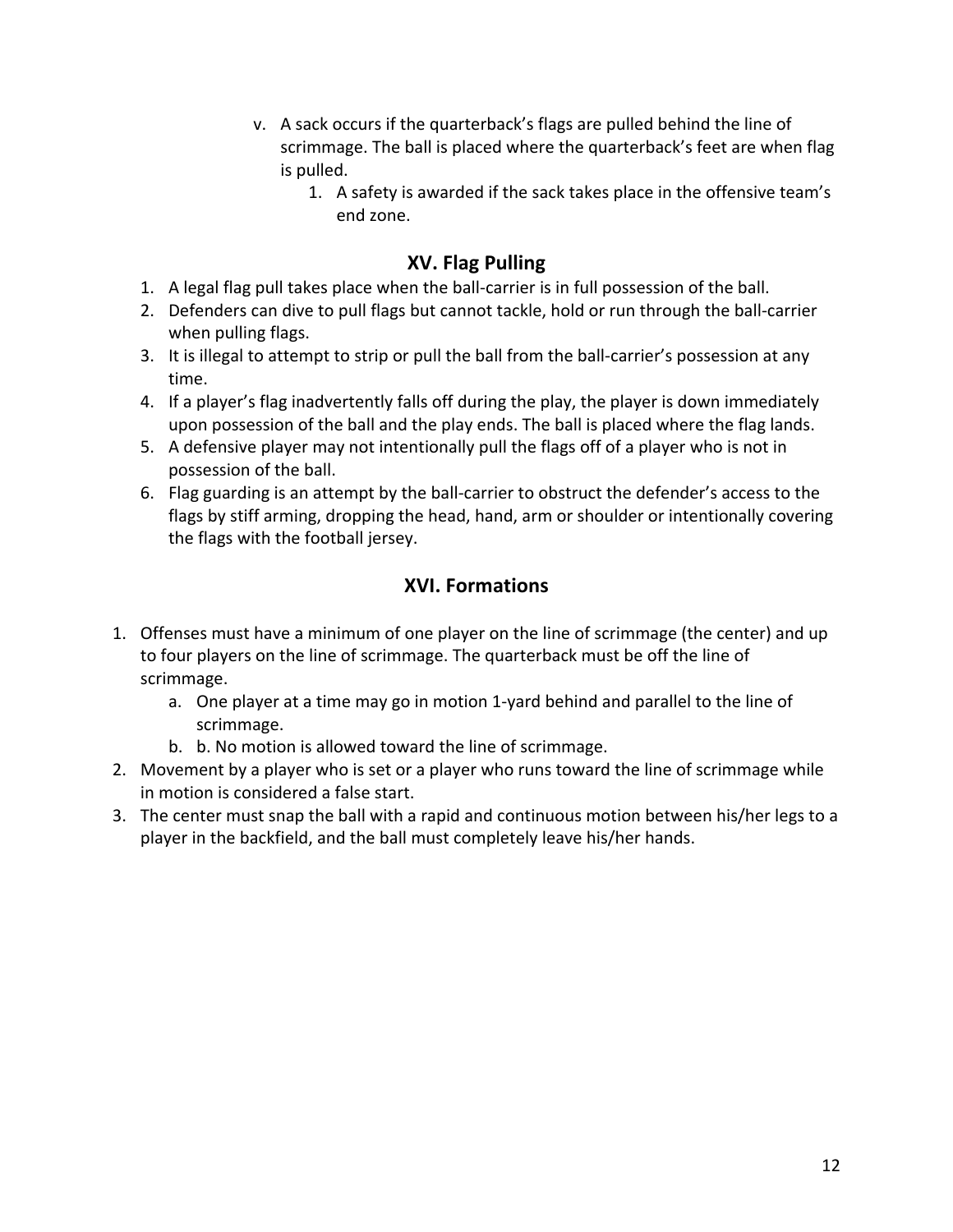## **XVII. Unsportsmanlike Conduct**

- 1. If the field monitor or referee witnesses any acts of intentional tackling, elbowing, cheap shots, blocking or any unsportsmanlike act, the game will be stopped and the player will be ejected from the game. The decision is made at the referee's discretion. No appeals will be considered. FOUL PLAY WILL NOT BE TOLERATED!
- 2. Offensive or confrontational language is not allowed. Officials have the right to determine offensive language. If offensive or confrontational language occurs, the referee will give one warning. If it continues, the player or players will be ejected from the game.
- 3. Players may not physically or verbally abuse any opponent, coach or official.
- 4. Ball-carriers MUST make an effort to avoid defenders with an established position.
- 5. Defenders are not allowed to run through the ball-carrier when pulling flags.
- 6. Fans must also adhere to good sportsmanship as well:
	- a. Yell to cheer on your players, not to harass officials or other teams.
	- b. Keep comments clean and profanity free.
	- c. Compliment ALL players, not just one child or team.
	- d. Keep younger kids and equipment such as coolers, chairs and tents a minimum of 10 yards off the field in the end zone area.
	- e. Stay in the end zone area, not between fields.
	- f. Dispose of ALL trash in designated trash cans.
- 7. Unsportsmanlike conduct penalties:
	- a. Defense + 10 yards from line of scrimmage and automatic first down
	- b. b. Offense 10 yards from line of scrimmage and loss of down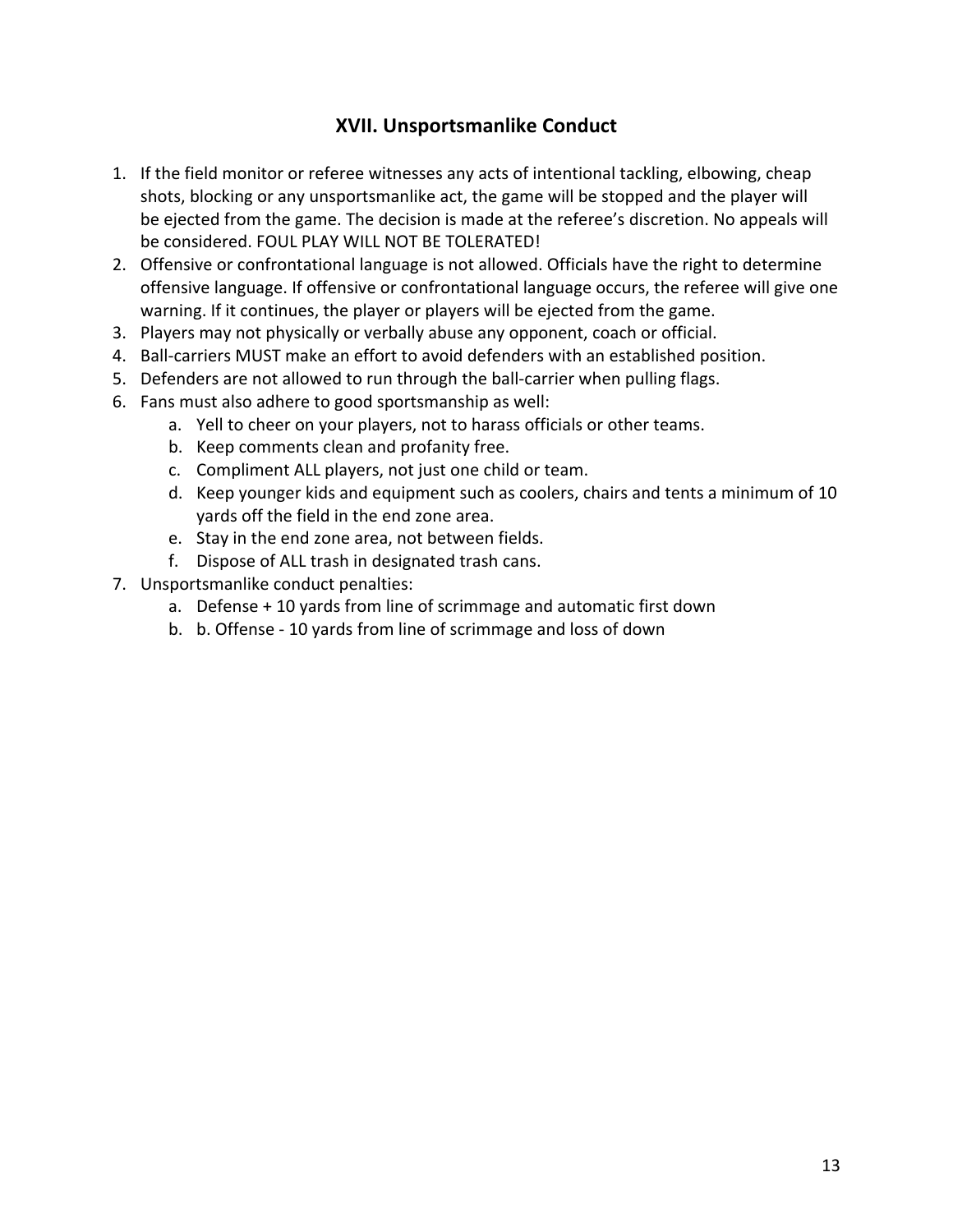#### **XVIII. Penalties**

#### **i. General**

- 1. The referee will call all penalties.
- 2. Referees determine incidental contact that may result from normal run of play.
- 3. All penalties will be assessed from the line of scrimmage, except as noted. (Spot fouls)
- 4. Only the team captain or head coach may ask the referee questions about rule clarification and interpretations. Players may not question calls.
- 5. Games may not end on a defensive penalty unless the offense declines it.
- 6. Penalties are assessed live ball then dead ball. Live ball penalties must be assessed before play is considered complete.
- 7. Penalties will be assessed half the distance to the goal yardage when the penalty yardage is more than half the distance to the goal.

### **Defensive Spot Fouls**

| Defensive Pass Interference | <b>Automatic First Down</b> |
|-----------------------------|-----------------------------|
| Holding                     | +10 Yards                   |
| Stripping                   | <b>Automatic First Down</b> |

#### **Offensive Spot Fouls**

| Screening, Blocking or Running with the Ball Carrier | -10 Yards and Loss of Down |
|------------------------------------------------------|----------------------------|
| Charging                                             | -10 Yards and Loss of Down |
| Flag Guarding                                        | -10 Yard Loss              |

### **Defensive Penalties**

Defensive Unnecessary Roughness Defensive Unsportsmanlike Content **Offside** 

### **Offensive Penalties**

Illegal Forward Pass Offensive Pass Interference Illegal Motion Delay of Game Impeding the Rusher Illegal Procedure False Start Illegal Run

+10 Yards & Automatic First Down +10 Yards & Automatic First Down +5 Yards From LOS

-10 Yards from LOS -5 Yards from LOS & Loss of Down -5 Yards from LOS -5 Yards from LOS -10 Yards from LOS -5 yards from LOS -5 Yards from LOS -10 Yards from LOS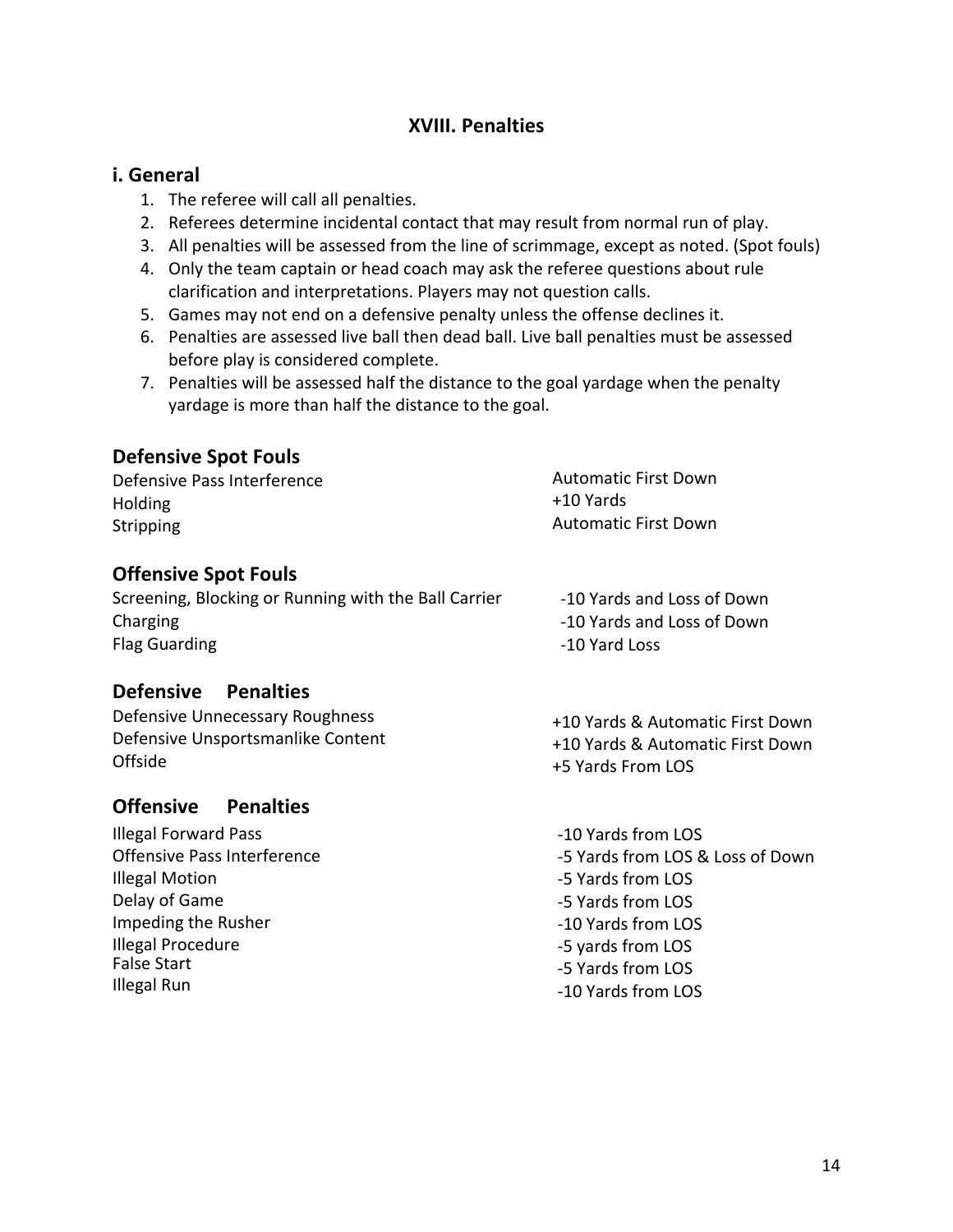### **XIX. Special Teams**

*The following only applies to 10U, 12U and 15U Games* 

# **Kickoffs**

1. The game shall commence upon the referee's whistle to begin the kickoff.

2. The kickoff shall take place at the 10-yard PAT line

3. The ball will be considered live in the field of play until it is touched by a defender, rolls to a stop, travels out of bounds or the ball carrier for the returning team **fails to field the kick cleanly** or loses his flag.

#### 4. **Kicks must be fielded cleanly. The referee maintains discretion to blow the play dead at any time to ensure player safety**

5. Any kickoff or punt that lands or rolls into the endzone shall be immediately ruled a touchback. Grounding/Kneeling the ball in the end zone results in a touchback.

6. The kicking team must remain on sides during the kick/punt or be subject to a penalty.

7. Coaches are encouraged to develop kicking/punting and receiving skills in the

participants. These rules have been adapted to penalize teams that do not play within the spirit of the game.

- I. UNINTENTIONAL kicking the ball out of bounds is still a penalty and will be assessed with the ball placed five yards behind the midfield line.
- II. If the ball is touched by the kicking team at any time, the receiving team will be awarded the ball where it was touched.

8. If a fairly attempted kickoff fails to go seven yards, the receiving team will be awarded first down at a spot five yards behind the midfield line.

9. Touchbacks are spotted at the 5-yard PAT line.

### **Punting**

- 1. The offensive team may elect to punt on 4th down.
- 2. Once a punt has been declared by an offense:
	- I. All defensive players must take position behind the rush line and may not rush the punter.
	- II. The punter shall have 5 seconds to kick the ball, failure to kick the ball within five seconds shall result in loss of down and the offense will start at the spot of the foul.
	- III. False start by the offense shall result in a 5-yard penalty and re-punt.
- 3. The punting team must remain behind the line of scrimmage until the ball has been kicked. Offsides will be assessed at the end of the punt return.
- 4. Fake punts are not allowed. Teams must declare a punt.
- 5. Punts traveling out of field of play will be spotted where the ball left the playing field.